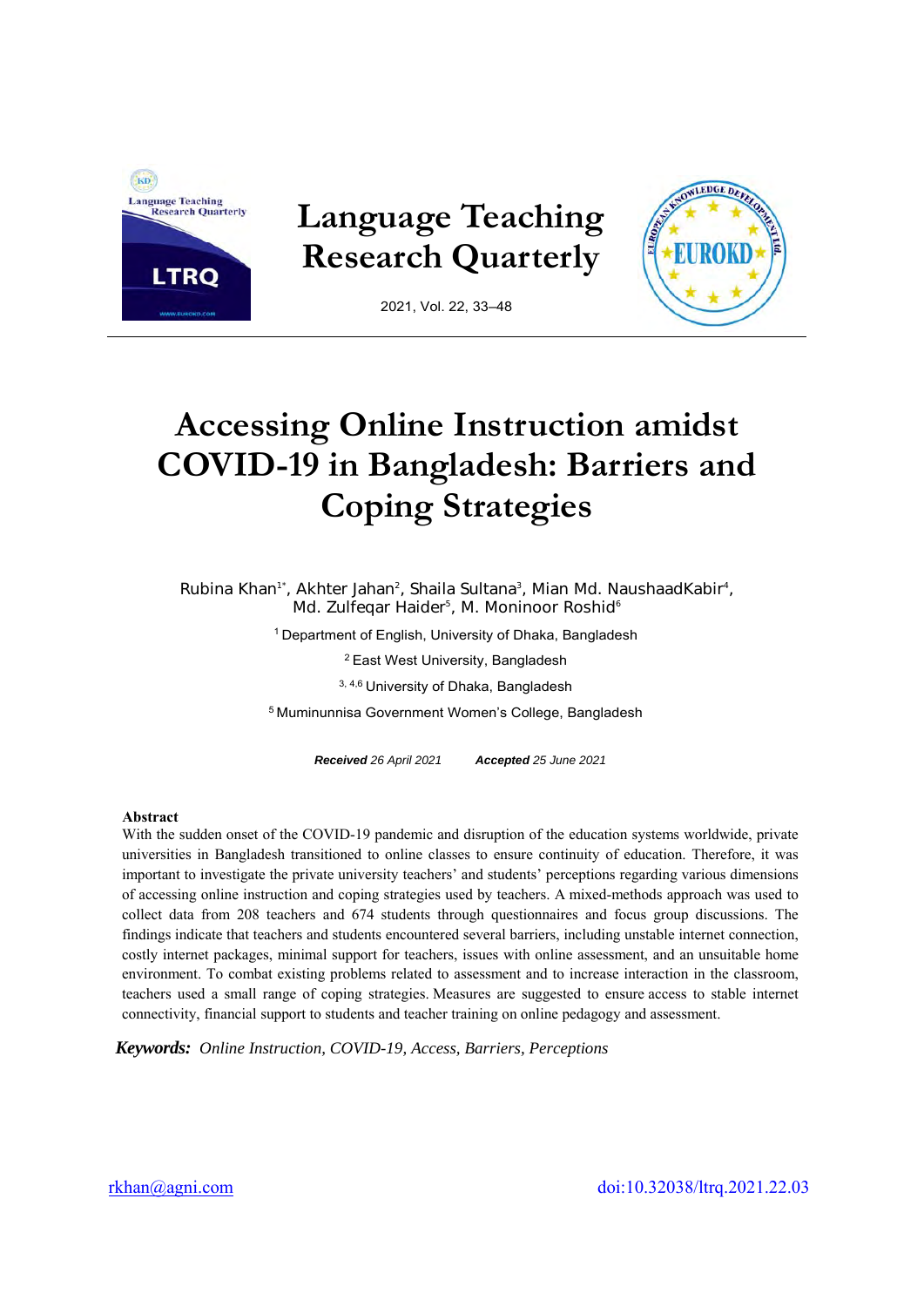# **Introduction**

The sudden onslaught of COVID-19 jarred the education system worldwide, and educational institutions shifted to an online mode of teaching and learning. Policymakers and administrators perceived the abrupt move to the online mode of delivery necessary to keep education going. This sudden transition to online teaching has been labelled as 'emergency response' by Williamson et al. (2020). Hodges et al. (2020) further clarify that emergency remote teaching is a stop-gap delivery, and the purpose is to continue the flow of education during COVID-19. In Bangladesh, educational institutions remained in a state of inertia for several months following the pandemic outbreak in March 2020. Official permission for starting online classes and assessments was announced by the Ministry of Education (MOE) and the University Grants Commission, Bangladesh, on 7 May 2020 (Abdullah, 2020). Online classes started at private universities in early June 2020 with trepidation as, at the outset, there were apprehensions regarding access and the affordability of online delivery.

Access has been broadly conceptualized by Tomaševski (2001) as comprising the interrelated notions of availability, accessibility, acceptability and adaptability. Under the "Right to Education", *access* has been defined by her as the removal of "legal, administrative and financial barriers" (p. 12), particularly obstacles caused by fees, schedule, distance, unavailability of fundamental infrastructure, and "discriminatory denials of access" (p. 14) also need to be addressed to ensure smooth access to education. Lewin (2015) points out that the key dimensions of access to education include regular attendance, a safe learning environment, and opportunities to learn that are equitably distributed. Some of the factors associated with access, such as infrastructure and affordability, as highlighted by Lewin (2015) and Tomaševski (2001), are crucial for a successful transition to online instruction in Bangladesh.

The global Affordability Report places Bangladesh in the 45<sup>th</sup> position globally in terms of one's ability to purchase 1GB of mobile prepaid data with less than 2.0 per cent of their average monthly income (Alliance for Affordable Internet, 2020). It is also to be noted that Bangladesh ranks 99th out of 177 countries concerning broadband internet bandwidth in the Speedtest Global Index (Speedtest Global Index, 2021). The same index puts Bangladesh in the 136<sup>th</sup> position out of 140 countries for mobile internet bandwidth. These facts and statistics put Bangladesh in a vulnerable position concerning accessing and affording online classes.

While planning this study on the state of online instruction in higher education in Bangladesh, the current researchers chose to focus on private universities because no large-scale study had been conducted previously in this context. The main objective was to document teachers' and students' views regarding access to the internet, digital devices, online instruction, materials, learning environment, training opportunities, and assessment. Another objective was to explore the major barriers faced and coping strategies used by teachers. The purpose was to identify the problems faced during this transitional phase to gather insights for future directions. The following research questions guided the study:

**RQ1.** To what extent were the teachers and students of private universities in Bangladesh able to access online classes during COVID-19?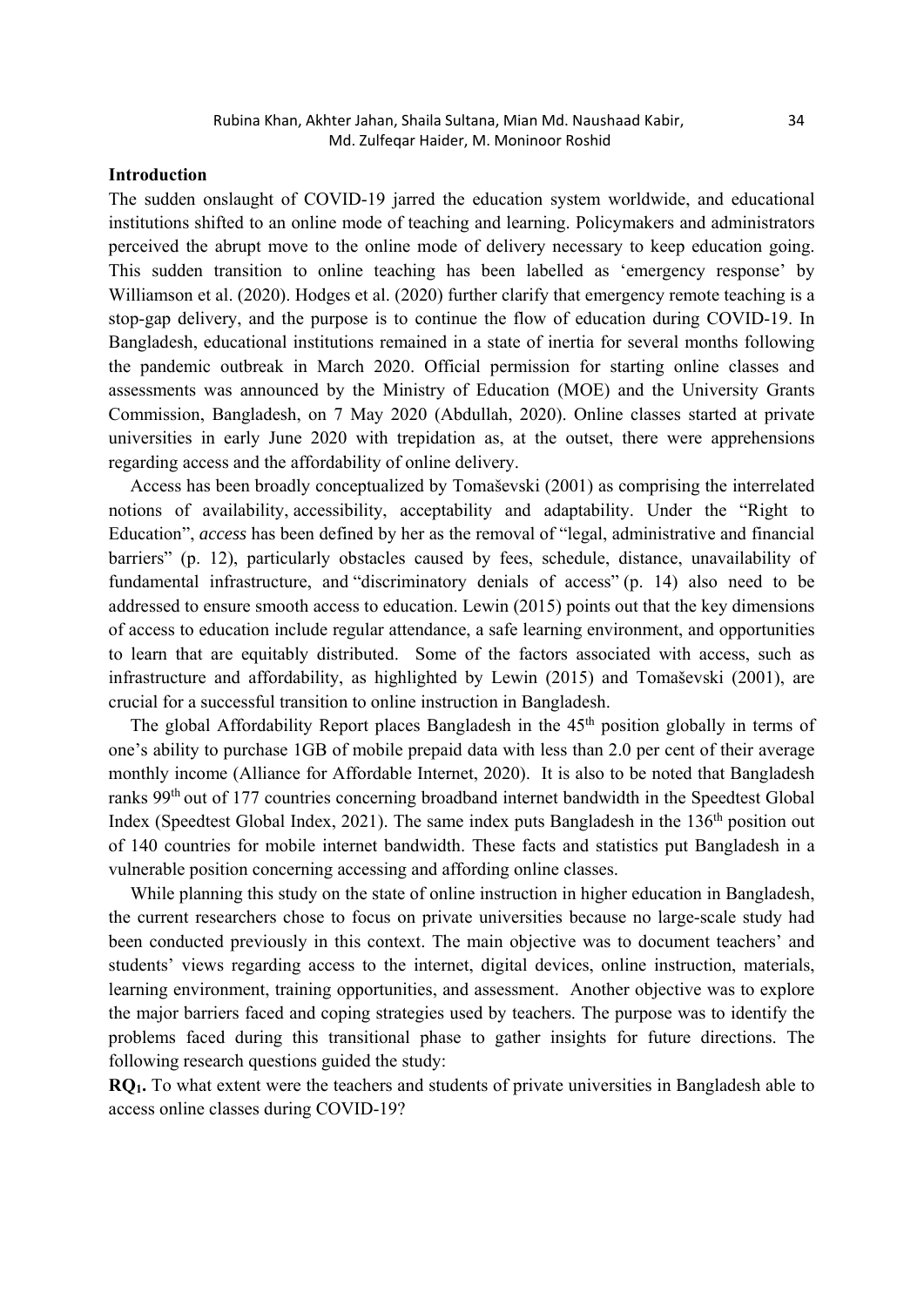**RQ2.** What barriers did the teachers and students report facing in online classes? **RQ3.** What coping strategies did the teachers report using for online teaching and assessment?

# **Literature Review**

In recent times, we have witnessed a significant rise in the amount of research on the use of digital technologies, in general, and, with specific reference to the COVID-19 situation, in particular. This section briefly provides an overview of selective literature related to access and barriers to technology integration, views on online pedagogies, assessment, and coping strategies.

#### **Barriers to Technology Integration**

The success of online teaching is dependent on the teacher's willingness plus ability to integrate technology effectively into their teaching, assessment, and feedback practices. However, the literature on technology integration highlights barriers and the presence of extrinsic and intrinsic influences on teachers (Ertmer et al., 2012). Extrinsic barriers include access to reliable resources, internet connection, institutional factors, subject curriculum and assessment, low student to device ratios, and an infrastructure that can support wide-scale student usage (Ertmer et al., 2012). Intrinsic barriers mainly involve teachers' beliefs and attitudes toward technology. Teachers' insufficient level of technological, pedagogical, and content knowledge also impacts classroom educational technology integration (Mueller et al., 2008). Teacher confidence in using technology and their perceived values of technology integration seem to have an important place in technology integration for student learning. Jacinto and Alieto (2020) have identified teacher training and technological knowledge as important factors determining teachers' attitude towards virtual teaching in the Philipines context. They found that both teachers' and students' positive attitudes towards e-learning are prerequisites for successfully integrating technology into teaching online courses in higher education. Dhawan (2020) suggested that the courses should be designed in such a way that will motivate and engage learners.

The studies cited above are mostly conducted in developed world contexts and when institutions could decide whether to integrate teaching technologies. In the current COVID-19 climate, especially in developing country contexts, for instance, Pakistan, and Sri Lanka, additional barriers have been identified, which include issues of access, affordability, lack of digital devices, and unstable internet (Adnan & Anwar, 2020; Hayashi et al., 2020). Scarcity of learning resources, inadequate training opportunities, and unfamiliarity with online assessment tools and software add to the challenges. Furthermore, online teaching and learning have taken a toll on the mental health of teachers and students (Whittle et al., 2020) and added to their existing workload extra worries and uncertainties about their future. Another worrying dimension of technology use is widening educational inequities (Hayashi et al., 2020). This is perceived as a major threat in developing countries like Bangladesh, which have uneven and varying levels of internet connectivity (Bhuiyan et al., 2020). In the context of Bangladesh, these pressures are serious barriers and may work as impediments in enabling teachers to concentrate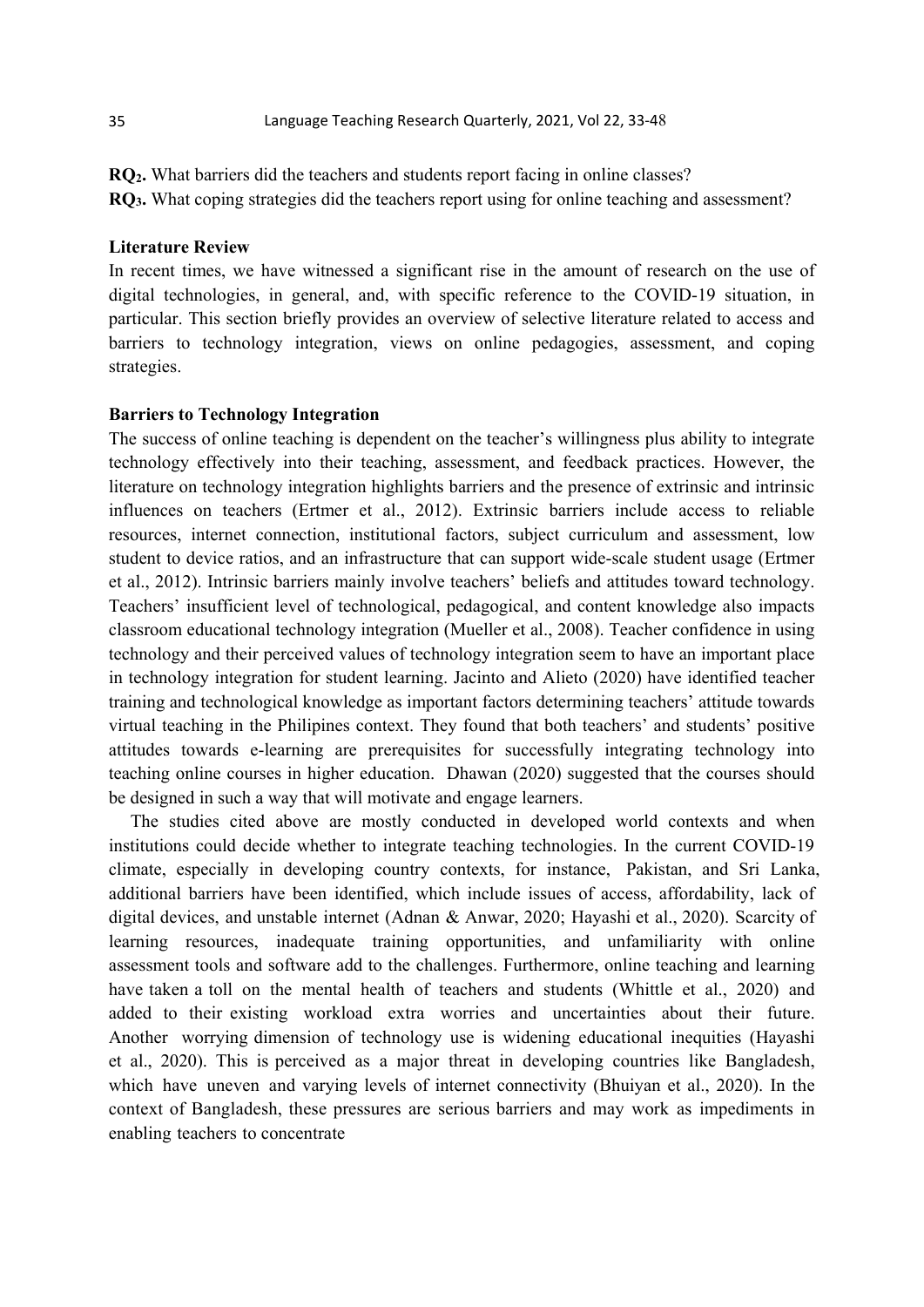on remote teaching and redesigning pedagogical activities, online assessment formats, and feedback strategies.

# **Access and Affordability**

Issues of access and affordability hold a prominent place in the literature on integrating new technologies. According to Husu (2000), the access view presupposes the technical and instructional prerequisites that make the virtual classroom possible and accessible enough to the teachers and pupils involved. Instefjord and Munthe (2017) also emphasize some prerequisites for technology use. For instance, they highlight the need for access to pertinent equipment, workplace support, and positive attitudes to technology. Besides, teacher preparation, teacher training, and providing required institutional support to faculty members are other pre-conditions for successfully implementing virtual teaching and learning (Palvia et al., 2018).

It has been reported that in the South Asian context, it is difficult to integrate technology as large numbers of people do not have access to digital devices, and the cost of affording internet data packages is a major challenge (Jalli, 2020). Bao (2020), referring to existing research in the context of China, contends that challenges regarding technology do not stem only from "technical operations" but also from "lack of self-discipline, suitable learning materials, or good learning environments when they are self-isolated at home" (p.114). Beaunoyer et al. (2020) and Kummitha et al. (2021) suggest that the institutions must arrange maximum access to technology, devices, and the internet to narrow the digital divide in this pandemic.

## **Online Pedagogies and Assessment**

Effective online pedagogy requires attention to effective course design, interaction amongst participants, instructor preparation, and support, amongst other factors (Wiest, 2012). Geith and Vignare (2008), emphasizing the importance of teacher support, state that access to successful online learning can take place through a *"*structured and supported instructional experience" (p. 119). In drawing guidelines for online pedagogy, Bao (2020) suggests some strategies, like preparing emergency plans, condensing the syllabus, integrating traditional and online learning for helping students to cope with online instruction.

A significant concern for educators during COVID-19 is the issue of cheating in online assessments (Alfiras et al., 2020). Since assessment in remote teaching is not proctored, there are more chances of cheating, affecting test scores' reliability. The literature on online assessment shows student dissatisfaction regarding feedback quality in course evaluations and research studies (Forsythe & Johnson, 2017). Akimov and Malin (2020) recommend the use of oral tests as a reliable format for assessment. Lee et al. (2020) suggest that test-takers hand in a signed test ethics pledge in conjunction with written tests under camera coverage to prevent cheating practices and ensure fairness.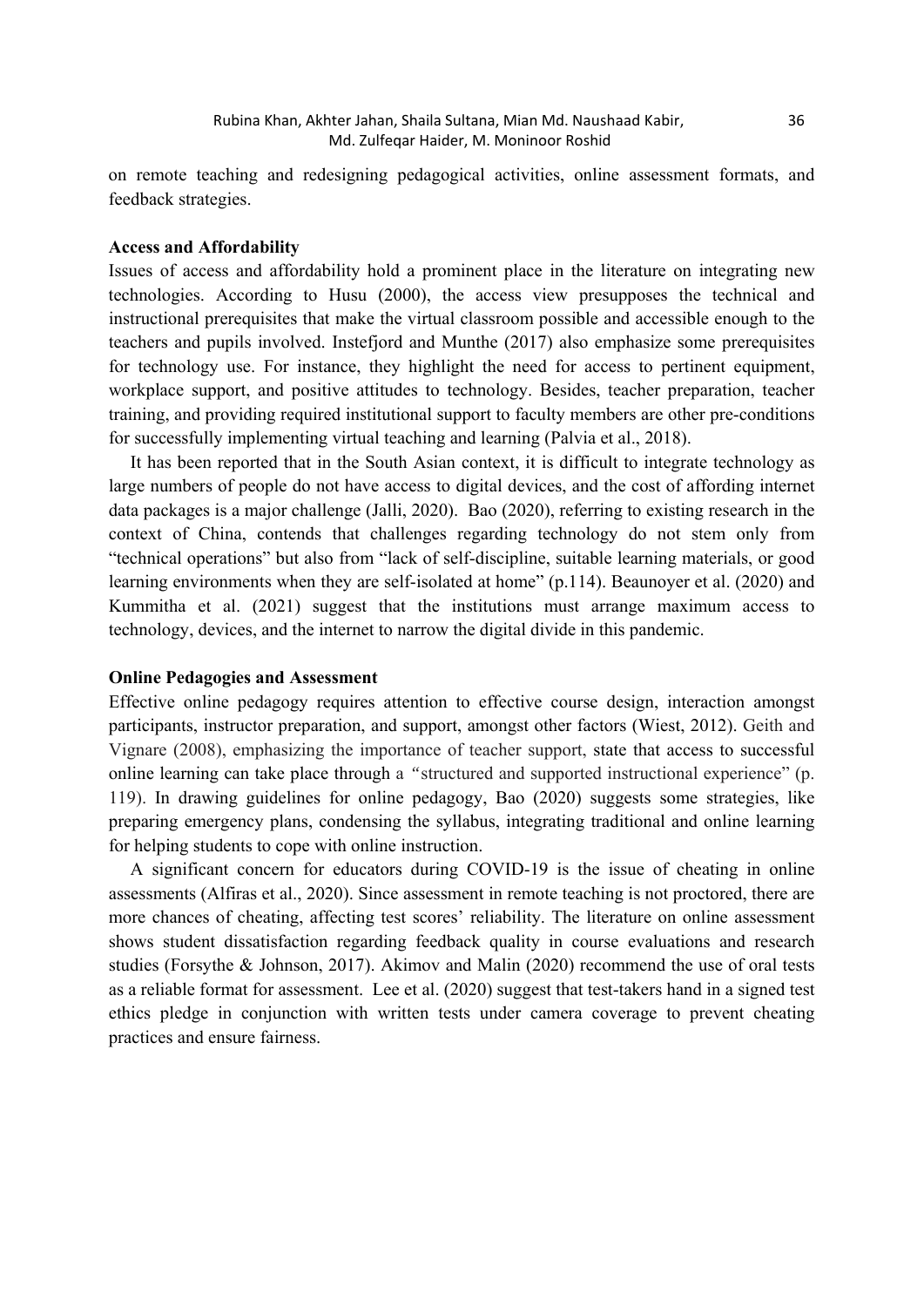# **Coping Strategies**

In China and Pakistan, Bao (2020) and Mahmood (2021) forward specific instructional coping strategies for online learning. They emphasize that teachers should develop students' critical thinking abilities by assigning real-life tasks. Mahmood (2021) recommends that teachers modulate their voice and speech, raise the level of interaction, share necessary materials, and use creative and innovative teaching techniques to facilitate and engage learners. Mahmood (2021) also echoes Bao's (2020) strategy of having backup plans and further suggests dividing broad teaching contents into considerably shorter units, keeping recorded files of the classes, and assigning teaching assistants. Furthermore, Bao (2020) highlighted the importance of appropriate relevance, effective delivery, and adequate support for faculty members with timely feedback. Gao and Zhang (2020, p. 12) suggested that language teachers need "to be flexible, resilient, and ready to learn new skills" for coping with the unpredictable threats posed by COVID-19.

The above section has outlined selected research related to issues of accessing and implementing online instruction. Based on the salient features of these studies, various dimensions of access to online teaching and learning, pedagogical techniques, assessment tools, teaching and learning environment and coping strategies have been explored in this paper.

# **Methodology**

The study used a mixed-methods approach, and data were collected through online survey questionnaires and Focus Group Discussions (FGDs) from both teachers and students. This research design allowed us to get a general picture and achieve an in-depth understanding of the issues which emerged in quantitative analysis (Creswell & Clark, 2017).

#### **Participants**

Two hundred eight faculty members from the English departments participated in the survey;  $35\%$  (n=73) of the teachers were male. The teaching experiences of the faculty members ranged from 3 to more than 20 years. 64% (n=131) of these respondents taught undergraduate courses, and  $36\%$  (n=74) of them taught both undergraduate and master's level courses. Six hundred seventy-four students also participated in the study, and there were more female students (n=389, 58%) than males. The majority of the student respondents were from undergraduate programs (n=655, 97%). The majority of the student population (n=551, 82%) participated in online classes from metropolitan cities, districts, and towns, and the rest, from villages.

#### **Instruments**

Data were collected using a survey questionnaire from 208 teachers from 28 private universities and 674 students from 17 private universities over two months (June-July 2020). 5 FGDs with 24 faculty members (Female n=16, Male n=6) of 11 private universities and five FGDs with both male  $(n=10)$  and female  $(n=9)$  students from 7 private universities were conducted to collect qualitative data. The FGD groups comprised 3 to 6 participants.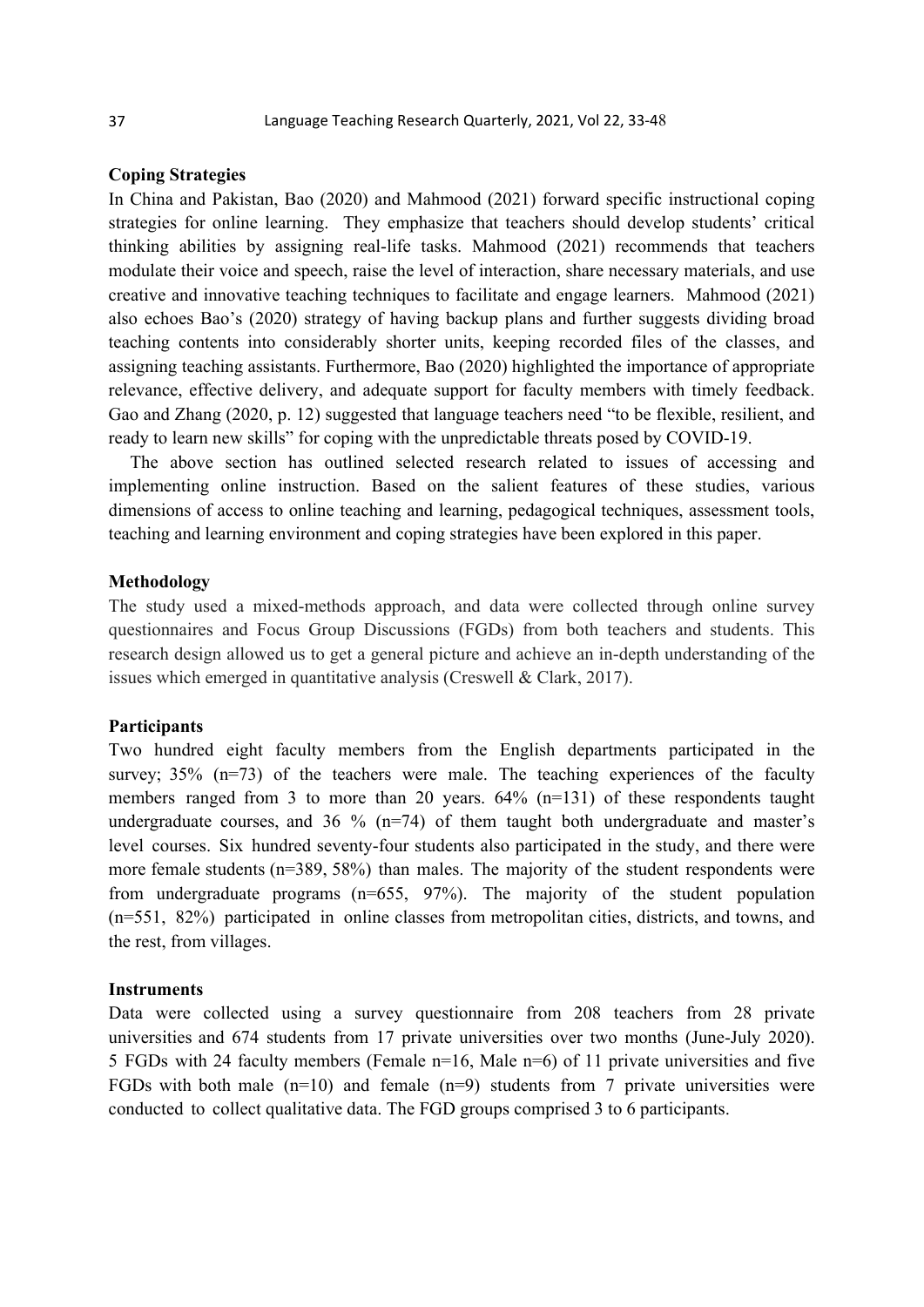# **Procedure**

Both teacher and student survey questionnaires were prepared via Google Forms and were randomly sent to the teachers. They were requested to fill in the teacher survey forms and share the link of the student questionnaire with their respective group of students. All the researchers were involved in the preparation phase of the survey questionnaires. Both teacher and student survey questionnaires were piloted and modified. Ethical issues, including confidentiality, anonymity, and purpose of the research, were duly taken care of. For the FGDs, consent letters were sent through the collected emails, and permission for recording responses was obtained. The FGD questions were finalized through discussion, peer-review and revision. The items included in the questionnaires focused on the major concerns related to online teaching and learning. The FGDs focused on gathering in-depth information regarding the issues which surfaced from the survey findings. FGDs were conducted by 6 of the researchers separately via Google Meet and Zoom. The duration of the FGDs ranged from 60 to 90 minutes. The survey data were processed using SPSS (Version 26), analyzed using descriptive statistics, and presented using frequency and percentages. The qualitative data were transcribed and analyzed according to major themes.

## **Results**

The findings of the study based on survey data and FGDs highlighted the extent of teachers' and students' access to online education during the COVID-19 pandemic. The major problematic areas were related to issues of accessing the internet, affordability, logistics and technology, teacher training, use of pedagogical strategies, materials and assessment. Other factors highlighted include an unsuitable home environment and overall discomfort with the teaching/learning scenario. In addition, coping strategies adopted by teachers were shared. With regard to obtaining information about student's access to internet connectivity and affordability, it was important to collect data about student attendance, as this information could shed light on the extent to which students were able to attend online classes. The majority (n=170, 81%) of the teachers reported that the attendance rate of the students was more than 50%. On the other hand, two-thirds (n=422, 63%) of the students reported that they had 76-100% attendance in their courses, but a good number  $(n=236, 35.9%)$  of them stated that they had irregular (less than 75%) attendance in their courses. It was perceived from the FGDs that the most recurring factors affecting attendance included unstable internet connection, insufficient mobile data, expensive data packages, and remote locations. The teachers identifying reasons for poor attendance pointed out that a huge majority (70%) of the students joined from remote locations, suffered from the erratic power supply, showed a lack of seriousness to continue classes, complained of sickness in the family, and expressed fear of being affected by the disease. Two teachers mentioned that "*getting recorded lectures*" and "*considering COVID-19 as a short-lived phenomena*" made them reluctant to attend classes seriously. Though around two-thirds (n=144, 69.3%) of the teachers agreed that online learning is affordable for learners, slightly less than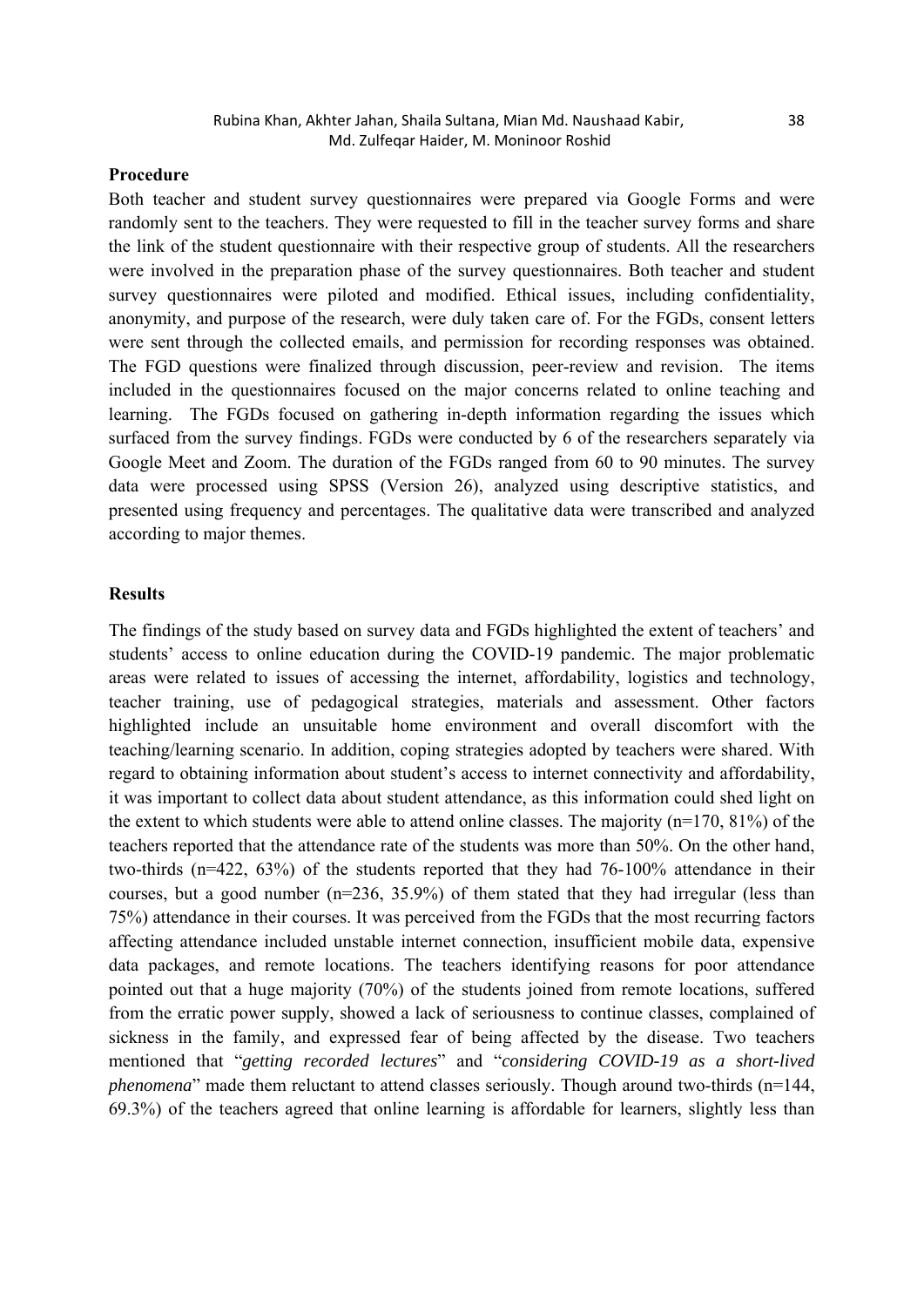half (n=317, 47%) of the total student respondents disagreed with this opinion of the teachers. Additionally, two-thirds (n=448, 66%) of the students stated that they experienced interruptions in internet connectivity. In the FGDs, the majority of the students mentioned that whenever there was the "*slightest rain*", the internet connection got interrupted. Most of them reported high internet costs. For instance, one student reported that "*the cost of broadband is high, we have to buy mobile data, which is not within our means*", and another noted that "*using a mobile phone is very challenging*." Some informed that they did not have the bandwidth to keep their cameras on.

Regarding having access to logistic support for teaching online, the majority of the teachers (n=182, 87%) and students (n=521, 78%) pointed out that they had necessary logistic support. As reported by the students, the most frequently used device was smartphone (n=572, 86%). Students also used laptops (n=182, 27%), desktops (n=58, 9%), and tablets (n=15, 2%). However, teachers in FGDs reported that their students faced practical problems regarding access to logistics and technology, such as unavailability of personal computers, minimal internet connection in remote areas, and restricted power supply in most areas of Bangladesh. One teacher mentioned that students had to get out of their homes and go to an open field or space to get a stable internet connection. Another teacher stated that students often took a photo of their handwritten assignments and sent those to the teachers as they did not have computers. However, another teacher commented that students were often found to turn off their video, and it became difficult to understand whether they were attending the classes or not. Highlighting the poor internet connectivity situation, one student commented:

*…our internet connection is not always working, I mean when the weather is bad and stormy the net connection gets weak, so it takes a lot of time to connect and a lot of friends cannot even attend the class because of poor network connection.* 

Regarding the use of digital platforms, the survey data revealed that many teachers preferred using Google classroom  $(n=386, 57%)$ . They seemed to be fond of Google Meet  $(n=366, 55%)$ . Zoom (n=316, 52%) and Facebook (n= 207, 31%) appeared to be less popular than Google classroom and Google meet. In the FGD sessions, the students confirmed that their teachers used various apps for teaching online. The teachers also reported similar information in the FGDs. However, some of the students were not satisfied with the use of different combinations of apps. A couple of them said that though attending classes was easier through Facebook (FB), they were dissatisfied with FB classes and commented that they were not very "*interactive*". These findings reveal that although the teachers were able to use a variety of online platforms, they did not have adequate digital devices. The students also complained about not having available logistics and devices, unsteady connectivity and dissatisfaction regarding the uses of the apps and technological devices.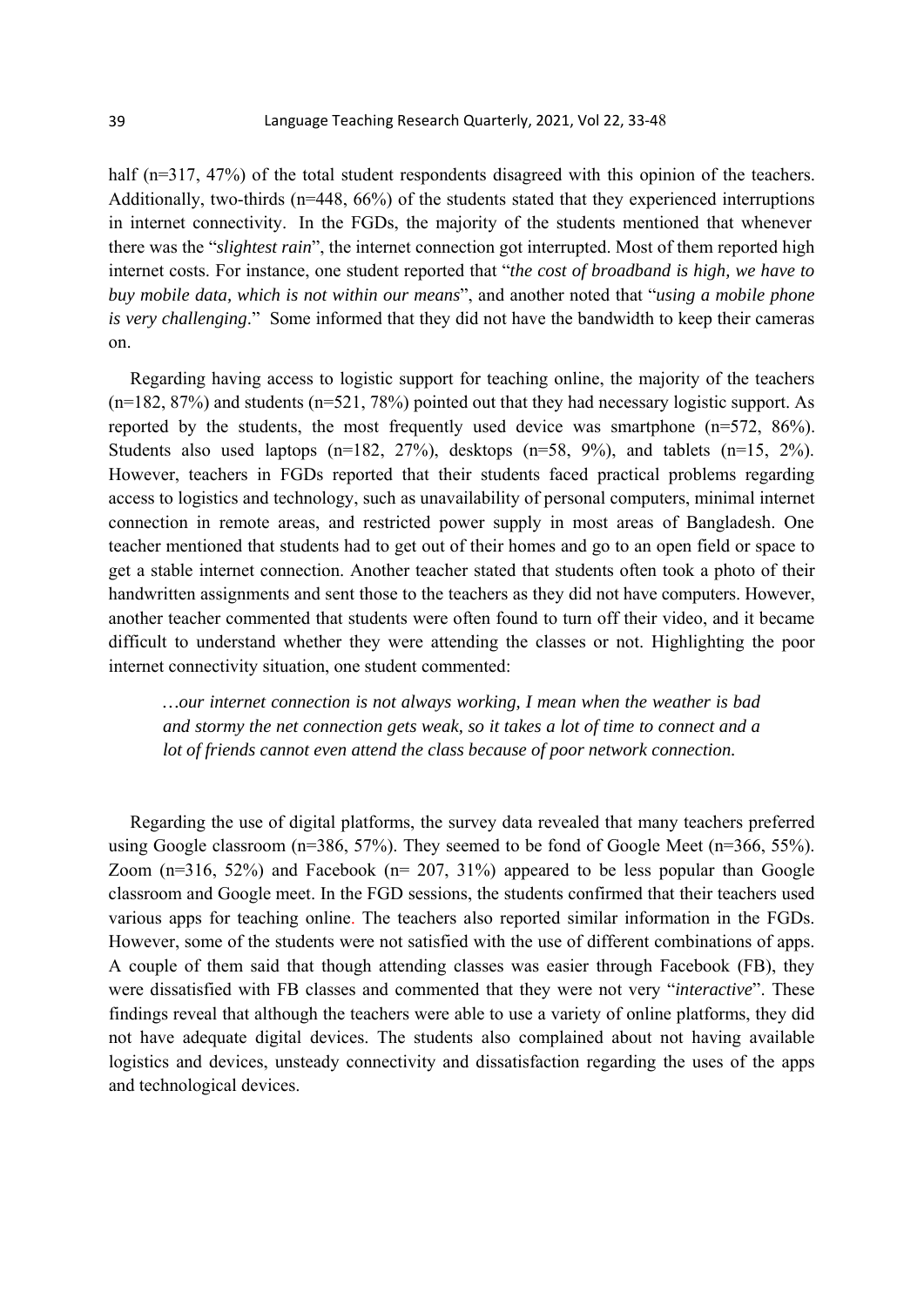## Rubina Khan, Akhter Jahan, Shaila Sultana, Mian Md. Naushaad Kabir, 40 Md. Zulfeqar Haider, M. Moninoor Roshid

With regard to teacher training, almost half (n=119, 57%) of the teachers reported that they started online classes without receiving any training, while around one-third ( $n= 74$ ,  $36\%$ ) of them stated that they received training. The rest of the respondents  $(n=15, 7%)$  did not provide any responses. In the FGDs, most of the teachers reported that they received one-day-long training once only. Other teachers mentioned that they depended on their previously self-taught ICT skills for online teaching. For instance, a teacher commented that *"as the lockdown came all of a sudden and the university declared to give a break to fight the pandemic . . . there was no time to take preparation for online teaching."* In FGDs, the teachers who reported to have received training from their universities on using different platforms for online instruction had varying levels of understanding regarding the training. This variation was probably due to the different types of training programmes offered to the teachers. Teachers from only two private universities had an orientation to online teaching before COVID-19, while other private universities arranged a short training session for the teachers for the first time during COVID-19. Some of the faculty members had prior experiences and skills in using digital devices. Concerning pedagogical strategies, the survey findings revealed that around half  $(n=120, 57.8\%)$ of the teachers believed that their online classes were interactive, whereas an equal proportion (n=391, 59.2%) of the students perceived that online teaching and learning was not as interactive as face-to-face classes. Student FGD findings also revealed mixed opinions regarding this issue. A couple of students expressed their sentiments about online classes by commenting that "*classes are useful to some extent but not very interactive*'' and, "*Google classroom was helpful but in FB classes interaction is missing*." Student FGDs further showed that few students asked questions and the majority said that they "*preferred to keep the microphone mute*". On the other hand, data from teacher FGDs highlighted the constraints of making classes interactive. The teachers reported that due to limited digital literacy among students, there was less scope for assigning group tasks to them in short duration classes. They stated that it was problematic to engage all students in online classes especially, the quiet ones. One participant commented: "*Online classes have become teacher-centered owing to the barriers.*"

As FGD data revealed, in order to make classes interactive, teachers in Google classroom and WhatsApp encouraged students to ask questions repeatedly and also kept the comment section open for students to post their views. They allowed students to ask questions and seek clarifications in their mother tongue for increasing participation. Besides, they were supportive and patient in solving student problems in class and beyond class hours. They also gave students extra time to submit assignments. Student responses regarding group and pair work during online classes varied: a third (n=253, 38.2%) of the students stated that there was ample scope for engaging in group and pair work activities, whereas two-thirds (n=409, 61.8%) of them held opposite views.

Regarding the effectiveness of online teaching, the majority  $(n=167, 80.3%)$  of the teachers agreed that online teaching was effective. Therefore, according to an overwhelming majority of teachers, online teaching is considered to be effective. Contrastingly, the majority of the students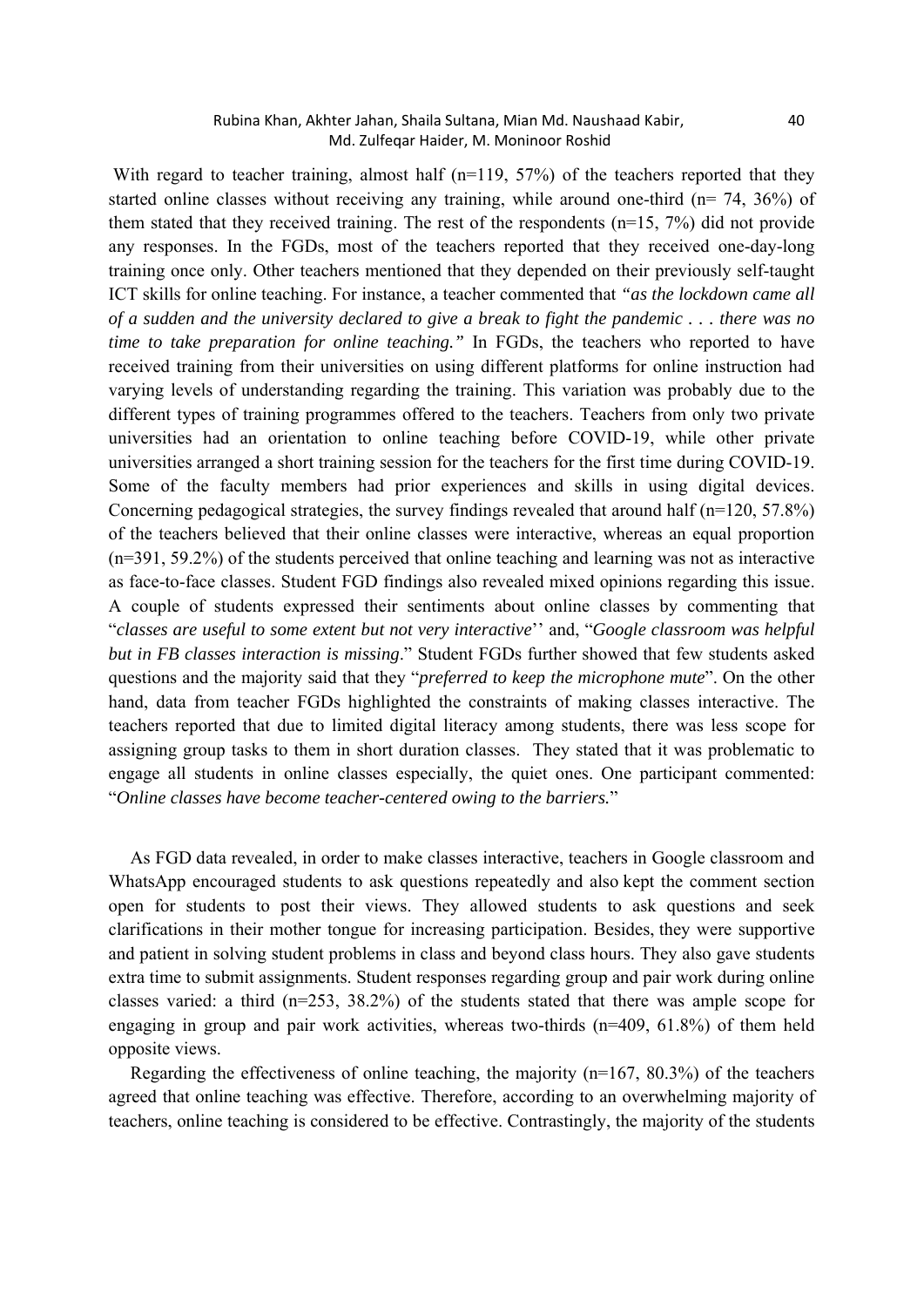(n=352, 53.3%) stated that they were not happy with the online classes. In the same vein, over half (n=363, 55.4%) of the students reported not to have learned effectively from the online classes, whereas less than half (n=292, 44.6%) of them reported otherwise. In FGDs, both students and teachers expressed reservations regarding the effectiveness of online classes. Concerning student's achievement of the stated learning outcomes, almost two-thirds (n=83, 59.6%) of the teachers agreed that students could achieve the stated learning outcomes through online learning whereas two-fifths of the respondents  $(n=125, 40%)$  disagreed with this point.

With respect to online materials an overwhelming majority (n=199, 95.6%) of the teachers reported that the online materials they used were effective; however, a third (n=222, 32%) of the students did not find the online materials and contents to be effective. FGD data revealed that the teachers frequently used PowerPoint slides and PDF texts as teaching materials. They also prepared "*course packs*" for students. Some of them also followed a flipped-classroom approach in which they gave students materials to read/watch in advance. Regarding the kind of materials and their effectiveness, the teachers also mentioned the heavy price students had to pay to download large video files, and complained that it increased their workload and taxed their time. These findings show that both teachers and students did not have access to appropriate online teaching and learning materials and expressed concern about the high cost and extra time spent to download the materials. In relation to assessment, the findings showed that teachers used a variety of test formats for assessment purposes. Written assignments were used by the majority  $(n=188, 92.8%)$  of the teachers, followed by quizzes  $(n=151, 72.8%)$ , short questions and answers (n=138, 66.5%), oral tests, (n=119, 57.3%), presentations (n=79, 38.1%) and reading tests (n=45, 21.7%). In the FGDs, some teachers expressed reservations against lengthy assignments as many students did not have computers to compose assignments. They also perceived that these test tasks were time-consuming and facilitated cheating i.e. copying and pasting. In this regard, in the FGDs, teachers highlighted the lack of assessment training as a major drawback. A few teachers expressed concern regarding the selection of assessment techniques and fairness issues. One teacher stated that *"… teachers are not sure if the tasks selected are appropriate for assessing students' and ensuring fairness in assessment*". Many of the teachers stated that online assessment was "*quite laborious*", "*exhausting*" and "*timeconsuming*". Evaluating students' online class participation was also perceived to be problematic as one teacher commented that *"some students remain silent during the class or often get offline....*"Another teacher expressed doubts about the assessment system and students' integrity by remarking that "*online assessment is difficult, we cannot trust students*". In this regard, more than half (n=111, 54%) of the teachers reported that they did not use any software for checking plagiarism. In the FGDs, the issue of cheating and plagiarism was also highlighted by a few students. For instance, a student shared a serious concern about online assessment being unfair, evident in the following comment, *"...I had to give proxy for my friend…For the sake of friendship I did it but I know it is not fair.*"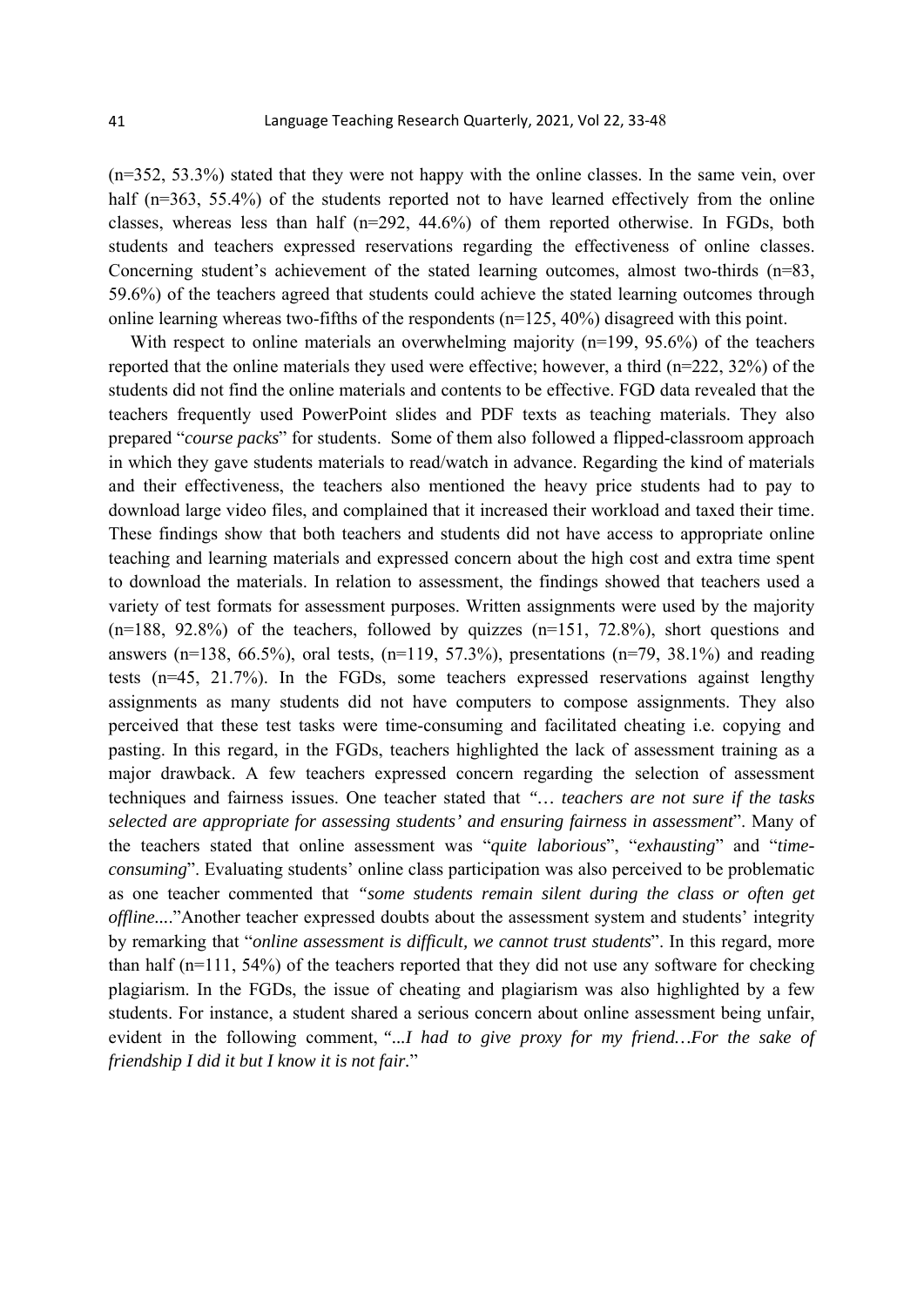Student FGDs further highlighted additional difficulties associated with online assessment. Students in the FGDs considered "*internet breakdown*" and "*power-cut*" as the biggest threats to online examinations. Some of them also expressed dissatisfaction regarding feedback, *"… earlier, mid-term scripts were shown but now I have no idea about my problems*".

 The data revealed that the teachers did not have access to appropriate online assessment tools and struggled with a number of issues related to assessment. Similarly, students also faced numerous problems in handling online assessment. Despite the above constraints, the teachers in the FGDs reported using several coping strategies and different software to ensure fairness in online assessment. For instance, some used Moodle *"for preventing cheating and plagiarism"* as it offered many advantages such as "*the option for setting a time frame to answer a question paper and the scope for reshuffling the questions to avoid cheating*". Several teachers mentioned that they used "*time-bound quizzes as it seemed to be a better option for ensuring fair assessment*". Some teachers reassigned the same marks to different students when they detected traces of plagiarism in candidates. One teacher believed that the problem of plagiarism can be minimized by "*limiting the references for writing assignments*" and "*designing creative questions*." As one teacher commented, the strategies they adopted *"made students cautious and extra careful while submitting assignments"*. A few teachers reported that they provided feedback on the discussion forum while others involved students in delivering PowerPoint presentations.

As for the teaching-learning environment at home**,** the survey data showed that a clear majority (n=176, 84.6%) of the teachers agreed that they had a suitable home environment for conducting online teaching, whereas slightly more than half  $(n=393, 59%)$  of the students agreed with that opinion. FGD data revealed that half of the student participants were not satisfied with their home environment, as one of them said that *"...giving exams from home is difficult*", and another noted that *"...no one understands that we need a soundless environment to concentrate."* Teachers also faced numerous problems at home, for instance, juggling household chores, managing children and simultaneously teaching and counselling students. They also struggled to find suitable space at home for conducting classes. These findings indicate that both teachers and students were not satisfied with the home environment as they did not have a conducive teaching-learning ambience at home.

As regards the overall feeling of being comfortable during online teaching and learning, although most  $(n=167, 80.3%)$  of the teachers indicated that they were comfortable with online teaching, more than half (n=371, 55%) of the students expressed the opposite opinion. In FGDs, the teacher's responses revealed that they were uncomfortable initially but managed to gradually adapt to the technological demands as they had no choice. Additionally, teachers found online teaching uncomfortable due to irregular student attendance, "*unwillingness to submit assignments*" and "*lots of students talking at the same time*".

The majority  $(n=173, 83.2%)$  of the teachers reported that online teaching increased their workload. The FGDs revealed that some teachers were *"very much stressed and burdened with online teaching"*.Teachers put forward different reasons for the increase in workload. For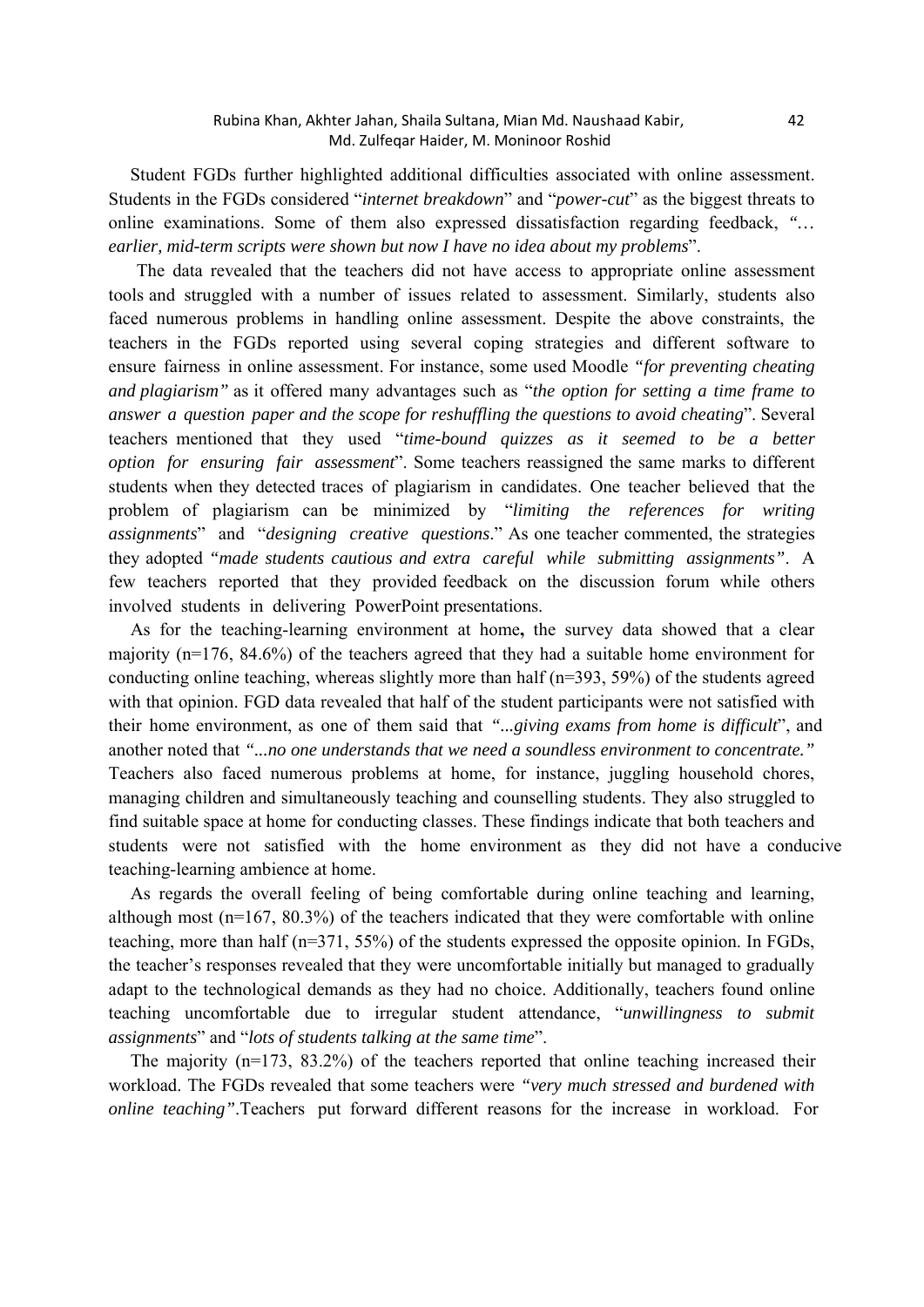example, one teacher said, "*I get phone calls 24/7*." and another said that "*more preparation time and continuously sitting in front of the computer is resulting in multiple physical discomforts*". The teachers noted that they had to work hard and had to spend extra time and effort to make the lessons engaging. In short, the findings show that the teachers were not completely happy with the online teaching-learning situation due to a variety of reasons.

# **Discussion**

The study investigated teachers' and students' opinions regarding access to online education at Bangladeshi private universities during the pandemic. It also reported on the barriers they encountered as well as the coping strategies they adopted to overcome these challenges. In terms of accessing the internet connectivity and the affordability of purchasing data packages, this study revealed that internet access and affordability were considered to be major roadblocks and a huge challenge to online instruction in Bangladeshi private universities. The findings regarding teachers' and students' access to the internet, speed, and cost of the internet suggest that the contextual and financial constraints and students' attitude towards online classes affected their attendance and participation to a great extent. The findings further indicate that students had difficulties accessing online classes mainly due to unreliable internet connectivity and high data costs. These findings were corroborated by the findings of other studies (Adnan & Anwar, 2020; Hayashi et al., 2020; Jalli, 2020), which mentioned similar challenges in accessing digital technologies. Similar findings were reported in the context of public universities in Bangladesh by Bashir et al. (2021). Alamgir (2020) also pointed out that online education is inaccessible to many students living in remote areas, and affording the internet costs and data packages for online classes has placed an extra burden on parents in Bangladesh.

Concerning access to logistics and technology*,* the findings indicated that a vast number of students in the private universities did not have the required technology, internet connectivity and logistic support for accessing online teaching and learning. This was echoed in studies by Khan et al. (2020, 2021), which identified a similar lack of access to proper devices and unreliable internet connectivity in Bangladeshi public universities. This lack of access might exacerbate inequalities in students with fewer resources and facilities in remote areas. Thus there is a fear that students from rural and remote areas will be doubly disadvantaged, which will further widen the inequalities in education (Jahan, 2021). Moreover, these learners might also need the training to participate in online classes and examinations (Beaunoyer et al., 2020; Kummitha et al., 2021).

This study also revealed that private university students require suitable devices such as tablets, laptops, or desktops with broader screens than mobile phones to see the lecture materials and to write answers during examinations. Similarly, the teachers also need access to a proper learning management system to facilitate online learning because the social media apps that they are using are not made for teaching and learning purposes. Ertmer et al. (2012) and Hansson (2021) previously identified similar barriers to technology integration. As the study showed, the teachers did not have access to adequate training and most of them started teaching online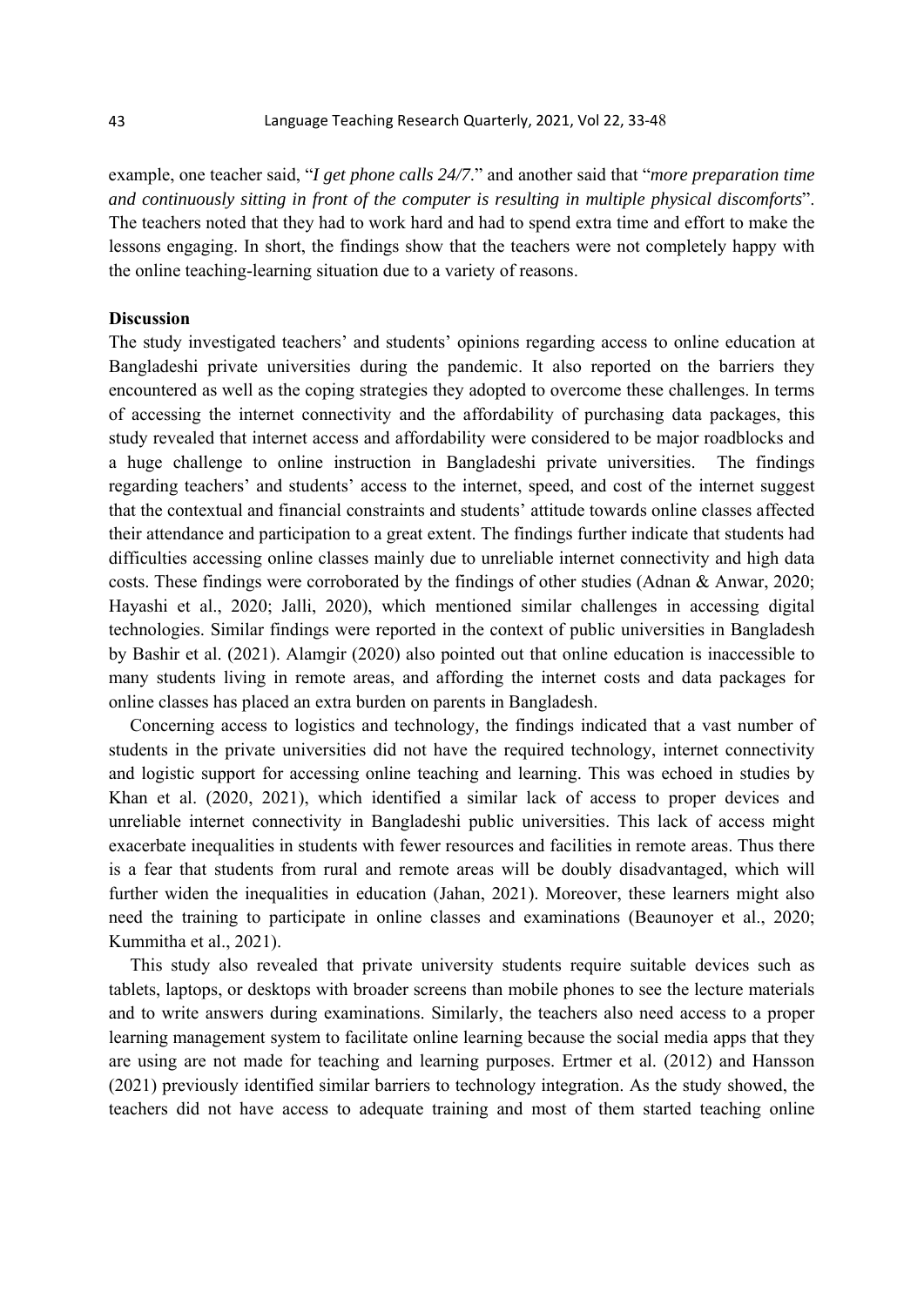without proper training, which affected their class performance. This is supported by the findings of studies conducted in the contexts of Bangladesh (Khan et al., 2021) as well as India and Ethiopia (Kummitha et al., 2021). These findings are also in line with the research study findings of Mueller et al. (2008) and Palvia et al. (2018).

The study further demonstrated that online classes in the private universities in Bangladesh were not fully interactive. Although teachers perceived online teaching to be effective, students were not completely convinced about the effectiveness of the online classes. The teachers highlighted the constraints of making online classes interactive. It may be said that teachers were not used to practising online pedagogical strategies and were struggling to convert traditional instruction into online instruction. These findings also align with the results of a study in the Saudi Arabian context where it was found that the tertiary level learners were passive during the online textual reading-based lessons (Alkhudiry & Alahdal, 2021).

Findings further showed that a majority of the teachers attempted to make their classes interactive, applying various pragmatic coping strategies for enhancing classroom interaction, such as providing opportunities to students in Google classroom and WhatsApp to ask questions repeatedly, encouraging them to post comments regarding their views, allowing them to ask questions and seek clarifications in their mother tongue, and giving students extra time to submit assignments. These findings align with the findings of the study by Mahmood (2020) where teachers reported similar strategies. It may be said that despite the difficulties in increasing interaction in online classes, teachers worked hard to overcome the challenges by using different techniques and keeping in mind student needs.

This study also found that although teachers expressed positive opinions about access to online teaching and learning materials, students expressed the opposite views and stated that they were not satisfied with the online materials. However, teachers expressed concern regarding the costs students had to bear in using internet data to download materials. Regarding the overall effectiveness of online teaching, this study found mixed opinions from teachers. This may indicate that the tertiary level teachers of Bangladeshi private universities need support and training to enhance their technological skills and develop suitable online pedagogical strategies to make their classes effective and increase classroom interaction. Again, the study found that the students unanimously voiced their dissatisfaction about the ineffectiveness of the online classes. It may be commented that students also need training and need to learn to work collaboratively with their peers to learn from each other. Students' need for training was also highlighted by Barrot et al. (2021).

As regards assessment, the study found that both students and teachers found this facet of online teaching and learning to be problematic. Although they used a number of formats for assessing students online, they expressed concern regarding the submission of lengthy assignments. This task was perceived to be time-consuming and posed difficulty for students who did not have computers. Overall, the teachers were worried about cheating issues as a considerable number reported having no access to software for checking plagiarism. Students also expressed worries about the unfairness of online exams as there is scope for students giving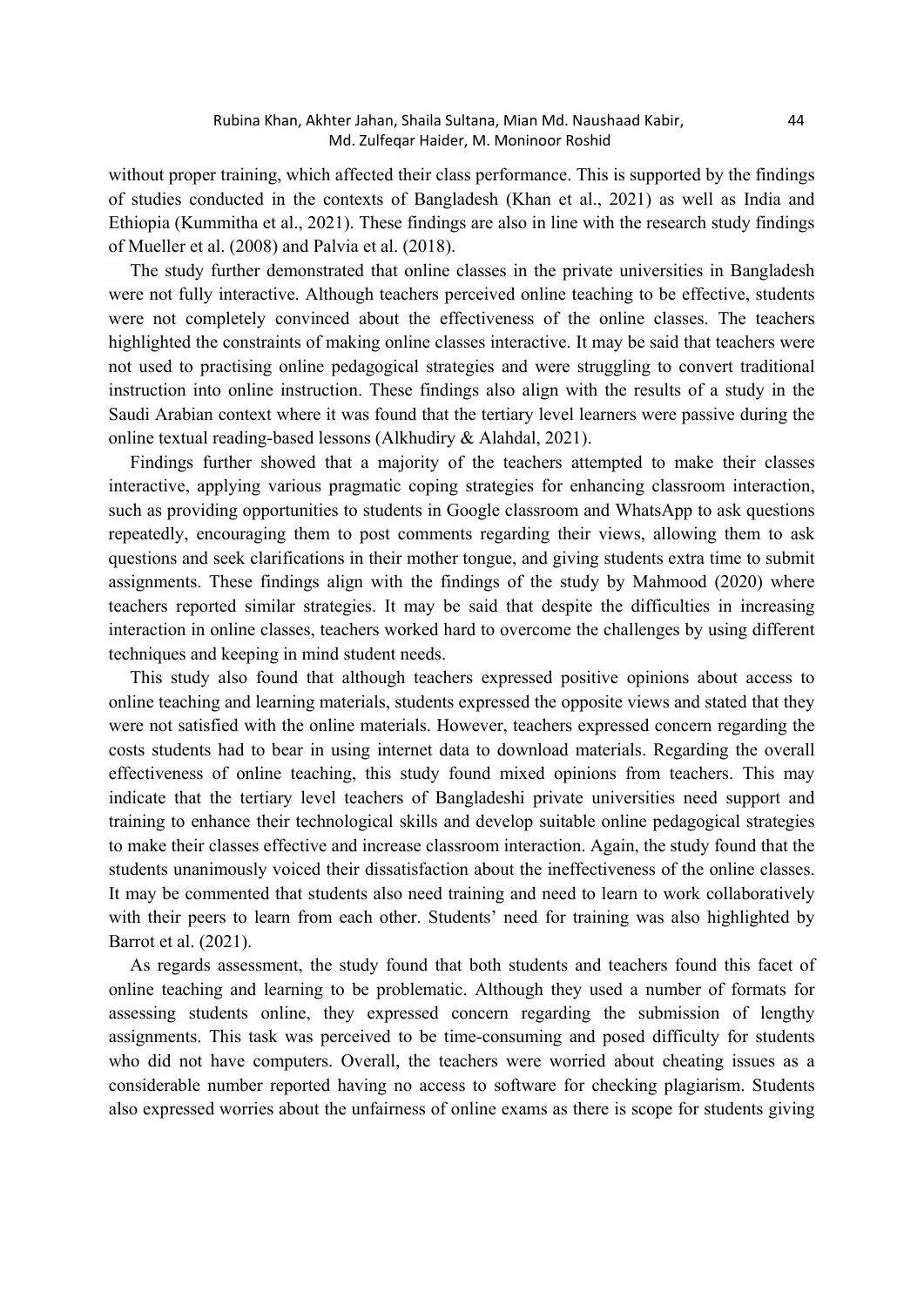proxy during online examinations. These views reveal that teachers and students were seriously concerned about the issue of maintaining fairness and transparency in online examinations. These findings are in consonance with those of a large-scale study conducted by Khan et al. (2021) in the public university context in Bangladesh. A similar kind of concern about cheating during the online examination was reported in some other studies (Alfiras et al., 2020; Alghamas, 2020) in the Saudia Arabian and Gulf contexts. As the study found, although the teachers were not trained in online assessment and had minimum access to plagiarism checking software, they tried to cope with this new online assessment challenge during COVID-19 with their limited capacity. Teachers in this study suggested strategies for overcoming the challenges of online assessment, including using more oral presentations than written assignments to ensure fairness of assessments. A similar strategy for combating cheating was suggested by Akimov and Malin (2020) in their study.

Although the survey results in this study indicated that a clear majority of teachers opined that they had a suitable learning environment at home, the FGD findings revealed that the teachers faced challenges finding an appropriate space at home for their professional responsibilities as the duties of the home-front were demanding. This suggests that if online teaching and learning is continued for a longer period, it will be necessary to ensure a congenial home environment for facilitating teaching and assessment processes. These findings share similarity with the findings of the studies conducted in the contexts of China (Bao, 2020), and the Philippines (Barrot et al., 2021).

The study also found that online learning was a source of discomfort for most of the teachers as it caused extra anxiety and increased their workload to a considerable extent. The same message was echoed in the study by Whittle et al. (2020). Students found the fluctuations of internet connectivity and recurrent power failures extremely stressful and demotivating for continuing the tempo in online classes. They also suffered from technoanxiety and lost sleep at night before the tests were due. Moreover, they stated that sickness in the family and neighbourhood also had a negative impact on their mental health during this pandemic. These findings suggest that online teaching is taking a toll on teachers and students and they are paying a high price as it is negatively affecting their physical and mental health. The findings related to students' mental wellbeing are corroborated by the study findings of Barrot et al. (2021).

# **Conclusion**

This paper reported on the findings of a study conducted to explore the state of online instruction in the private universities in Bangladesh during the early phases of the COVID-19 pandemic. The findings of this study indicate that the private university students had limited access to online classes during the pandemic. They reported facing major obstacles in continuing with the new mode of delivery mainly due to issues connected with unstable connectivity, power outages, and lack of digital devices. Teachers also encountered problems in managing materials, assessing students, and controlling cheating and plagiarism. Regarding classroom instruction, teachers reported limited student engagement and interaction. Pedagogical techniques were also deemed to be inadequate as teachers had little preparation and training. Teachers were overworked, and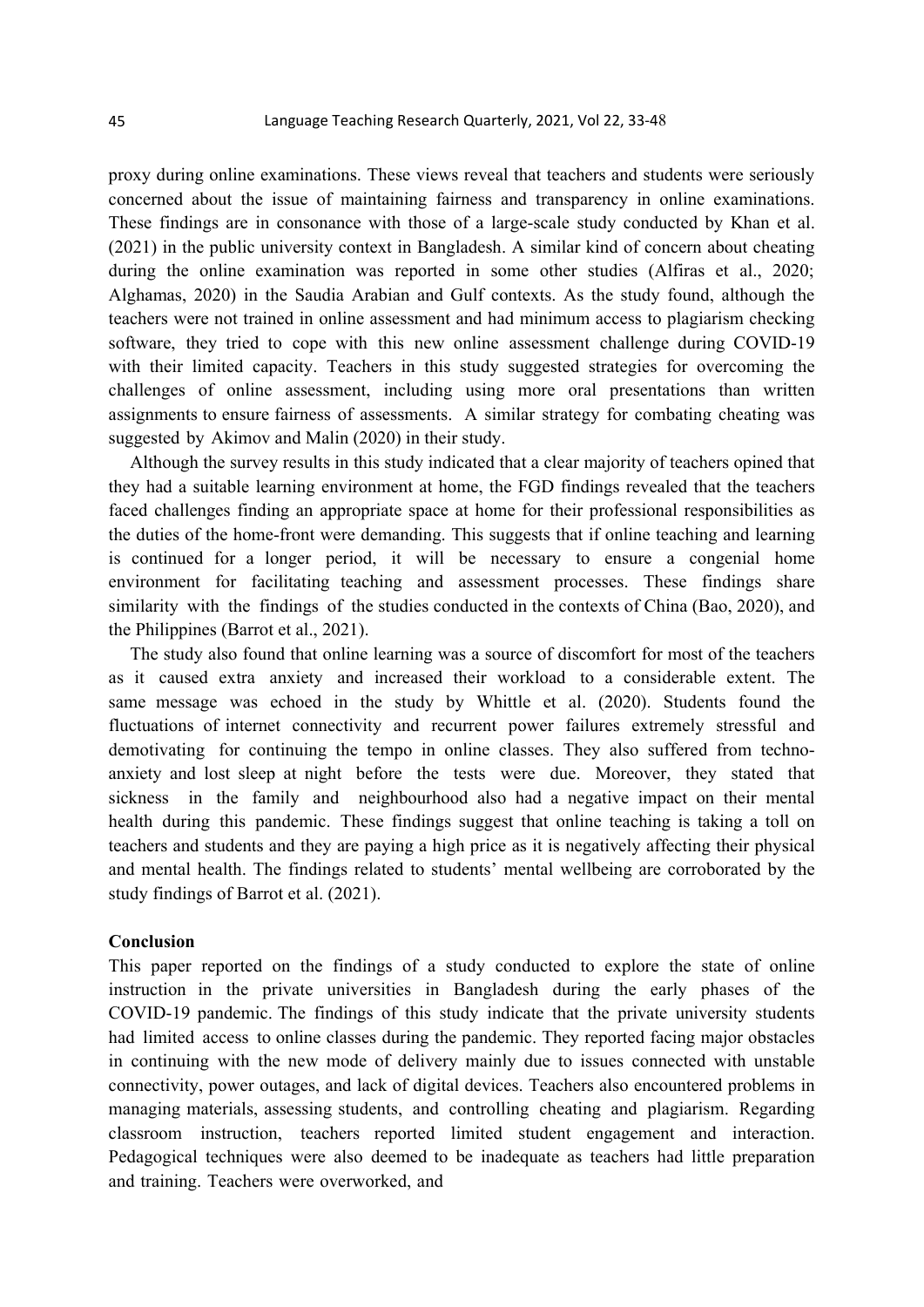#### Rubina Khan, Akhter Jahan, Shaila Sultana, Mian Md. Naushaad Kabir, 46 Md. Zulfeqar Haider, M. Moninoor Roshid

both teachers and students were discontented with the unsuitable home environment. Students expressed concerns about the fairness and transparency issues of online assessment. Despite the limitations, teachers tried to cope with the situation to the best of their ability using various available techniques and strategies. To achieve a sustainable impact, it is suggested that students need to be supported financially for accessing online classes to minimize the digital gap. Additionally, training teachers and setting up appropriate assessment policies is necessary for successful online learning. The insights emerging from the study may feed into the pandemic and post-pandemic action plans of concerned stakeholders for the effective implementation of online instruction at private universities in Bangladesh.

#### **References**

- Abdullah, M. (2020, May 7). UGC: Private universities can hold online exams with conditions*. Dhaka Tribune*. https://www.dhakatribune.com/bangladesh/education/ 2020/05/07/ugc-issues-14-directives-for-privateuniversities-conducting-online-classes
- Adnan, M., & Anwar, K. (2020). Online learning amid the COVID-19 pandemic: Students' perspectives. *Journal of Pedagogical Sociology and Psychology, 2*(1), 45-51. https://doi.org/10.33902/JPSP. 2020261309
- Alamgir, M. (2020, July 25). *Cost of online classes: Extra burden on parents, teachers*. The Daily Star.https://www.thedailystar.net/frontpage/news/cost-online-classes-extra-burden-parents-teachers-1935773
- Alfiras, M., Bojiah, J., & Yassin, A. A. (2020). COVID-19 Pandemic and the Changing Paradigms of Higher Education: A Gulf University Perspective. *Asian EFL Journal*, *27*(5), 339-347.
- Alghammas, A. (2020). Online language assessment during the COVID-19 pandemic: University faculty members' perceptions and practices. *Asian EFL Journal*, *27*(4.4), 169-195.
- Alkhudiry, R. & Alahdal, A. (2021).The role of online learning during and post COVID-19: A case of psycho-social study. *TESOL International Journal*, *16*(1), 119-138.
- Alliance for Affordable Internet. (2020). *The affordability report 2020.* Chapter 6, Annex 1. Web Foundation. https://a4ai.org/affordability-report/report/2020/#annexes
- Akimov, A., & Malin, M. (2020).When old becomes new: A case study of oral examination as an online assessment tool. *Assessment & Evaluation in Higher Education*, *45*(8), 1205-1221.
- Bao, W. (2020). COVI-19 and online teaching in higher education: A case study of Peking University. *Human Behaviour and Emerging Technologies*, *2*(2), 113-115. https://doi.org/10.1002/hbe2.191
- Barrot, J.S., Llenares, I. I., & del Rosario, L.S. (2021). Students' online learning challenges during the pandemic and how they cope with them: The case of the Philippines. *Education and Information Technologies*. https://doi.org/10.1007/s10639-021-10589-x
- Bashir, A., Uddin, M. E., Basu, B. L., & Khan, R. (2021). Transitioning to online education in English Departments in Bangladesh: Learner perspectives. *Indonesian Journal of Applied Linguistics*, *11*(1), 11-20. https://doi.org/10.17509/ijal.v11i1.34614
- Beaunoyer, E., Dupéré, S., & Guitton, M. J. (2020). COVID-19 and digital inequalities: Reciprocal impacts and mitigation strategies. *Computers in Human Behavior*, *111,* 106-424. https://doi.org/10.1016/j.chb.2020.106424
- Bhuiyan, A. K. M. I., Sakib, N., Pakpour, A. H., Griffiths, M. D., & Mamun, M. A. (2020). COVID-19-Related suicides in Bangladesh due to lockdown and economic factors: Case study evidence from media reports. *International Journal of Mental Health and Addiction*, 1-6. https://doi.org/10.1007/s11469-020-00307-y
- Creswell, J. W., & Clark, V. P. (2017). *Designing and conducting mixed methods research* (3rd ed.). Sage Publications.

Dhawan, S. (2020). Online learning: A panacea in the time of COVID-19 crisis. *Journal of Educational Technology* 

*Systems, 49*(1), 5-22. https://doi.org/10.1177%2F0047239520934018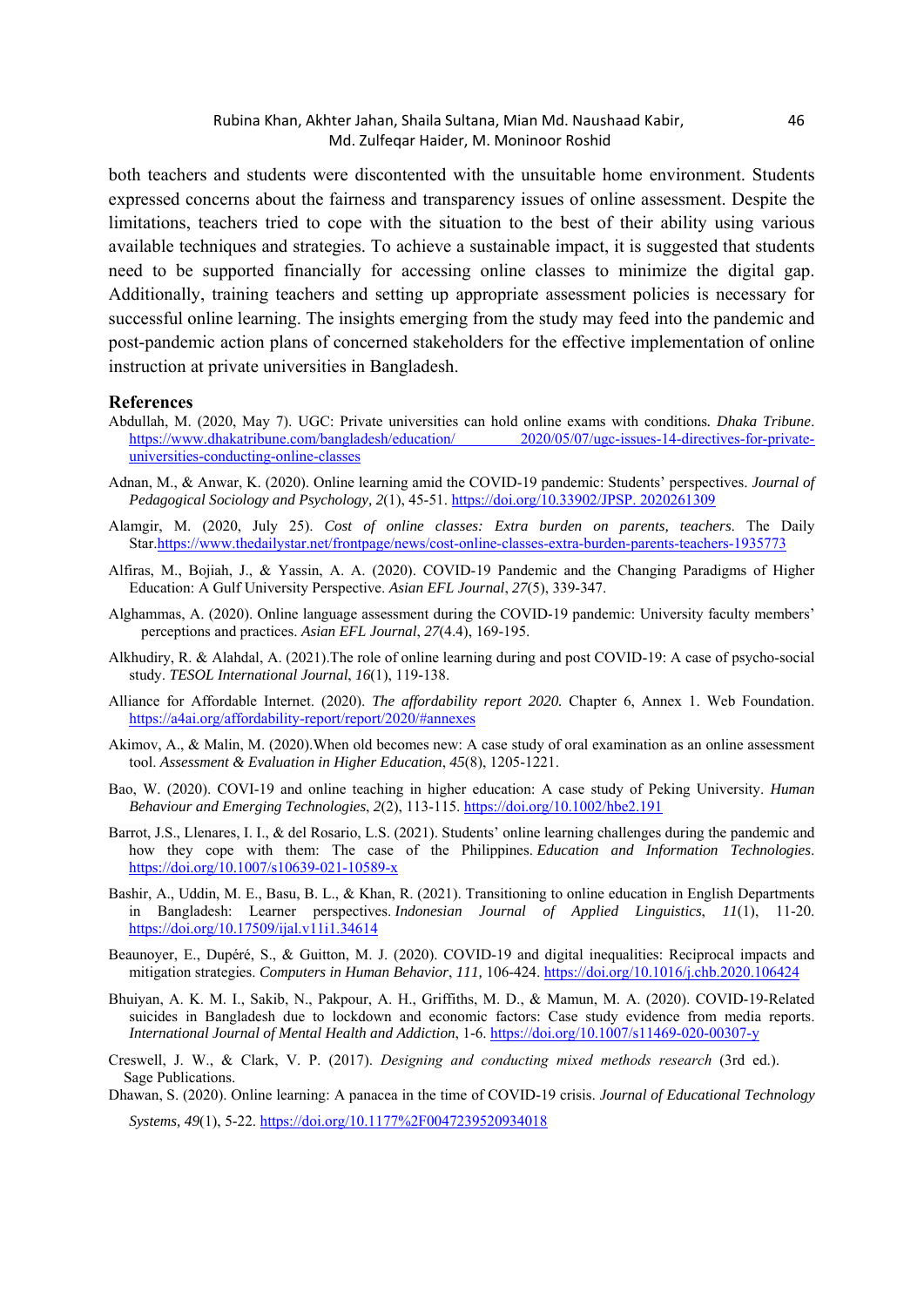- Ertmer, P. A., Ottenbreit-Leftwich, A. T., Sadik, O., Sendurur, E., & Sendurur, P. (2012). Teacher beliefs and technology integration practices: A critical relationship. *Computers & Education*, *59*(2), 423-435. https://doi.org/10.1016/j.compedu.2012.02.001
- Forsythe, A., & Johnson, S. (2017). Thanks, but no-thanks for the feedback. *Assessment & Evaluation in Higher Education*, 42(6), 850-859. https://doi.org/10.1080/02602938.2016.1202190
- Gao, L. X., & Zhang, L. J. (2020). Teacher learning in difficult times: Examining foreign language teachers' cognitions about online teaching to tide over COVID-19. *Frontiers in Psychology*, *11*, 549653. https://doi.org/10.3389/fpsyg.2020.549653
- Geith, C., & Vignare, K. (2008). Access to education with online learning and open educational resources: Can they close the gap?. *Journal of Asynchronous Learning Networks*, *12*(1), 105-126. https://files.eric.ed.gov/fulltext/EJ837472.pdf
- Hansson, P. O. (2021). Teaching practice online: Challenges in Japan, India and Kenya under pandemic. *IAFOR Journal of Education*, *9*(2), 77-91. https://doi.org/10.22492/ije.9.2.05
- Hayashi, R., Garcia, M., Maddawin, A., & Hewagamage, K. P. (2020). *Online learning in Sri Lanka's higher education institutions during the COVID-19 pandemic*, 151. ADB Briefs. https://dx.doi.org/10.22617/BRF200260-2
- Hodges, C., Moore, S., Lockee, B., Trust, T., & Bond, A. (2020). The difference between emergency remote teaching and online learning. *EDUCAUSE Review, 27*, 1-12*.* https://er.educause.edu/articles/2020/3/thedifference-between-emergency-remote-teaching-and-online-learning
- Husu, J. (2000). Access to equal opportunities: Building of a virtual classroom within two 'conventional' schools. J*ournal of Educational Media*, *25*(3), 217-228. https://doi.org/10.1080/1358165000250305
- Instefjord, E. J., & Munthe, E. (2017). Educating digitally competent teachers: A study of integration of professional digital competence in teacher education. *Teaching and Teacher Education*, *67*, 37-45. https://doi.org/10.1016/j.tate.2017.05.016
- Jacinto, M. J., & Alieto, E. (2020). Virtual teaching attitude and technological competence among English as Second Language (ESL) teachers: Implications for the management of learning. *Asian EFL Journal*, *27*(4), 403-432.
- Jahan, N. (2021, January 9). The inequalities in online education: Students in rural areas lag behind due to poor infrastructure. *The Daily Star.*

https://www.thedailystar.net/city/news/the-inequalities-online-education-2024677

- Jalli, N. (2020). Lack of internet access in Southeast Asia poses challenges for students to study online amid COVID-19 pandemic. *The Conversation*. https://theconversation.com/lack-of-internet-access-in-southeast-asiaposes-challenges-for-students-to-study-online-amid-covid-19-pandemic-133787
- Khan, R., Bashir, A., Basu, B. L. &Uddin, M. E. (2020). Emergency online instruction at higher in Bangladesh during COVID-19: Challenges and suggestions. *The Journal of Asia TEFL*, 17(4), 1497-1506. http://www.asiatefl.org/main/ download\_pdf.php?i=897&c=1609685538&fn=17\_4\_007\_Report\_11.pdf
- Khan, R., Bashir, A., Basu, B. L. & Uddin, M. E. (2021). Online Instruction during COVID-19 at Public Universities in Bangladesh: Teacher and Student views. *Teaching English as a Second Language Electronic Journal (TESL-EJ), 25*(1), 1-27. http://www.tesl-ej.org/wordpress/issues/volume25/ej97/ej97a19/
- Kummitha, H. R., Kolloju, N., Chittoor, P., & Madepalli, V. (2021). Coronavirus disease 2019 and its effect on teaching and learning process in the higher educational institutions. *Higher Education for the Future*, *8*(1), 90- 107. https://doi.org/10.1177/2347631120983650
- Lee, J., Kim, R. J., Park, S. Y., & Henning, M. A. (2020). Using technologies to prevent cheating in remote assessments during the COVID-19 pandemic. *Journal of Dental Education*. https://doi.org/10.1002/jdd.12350
- Lewin, K. M. (2015). *Educational access, equity, and development: planning to make rights realities.*UNESCO. http://www.iiep.unesco.org/en/publication/educational-access-equity-and-development-planning-make-rightsrealities